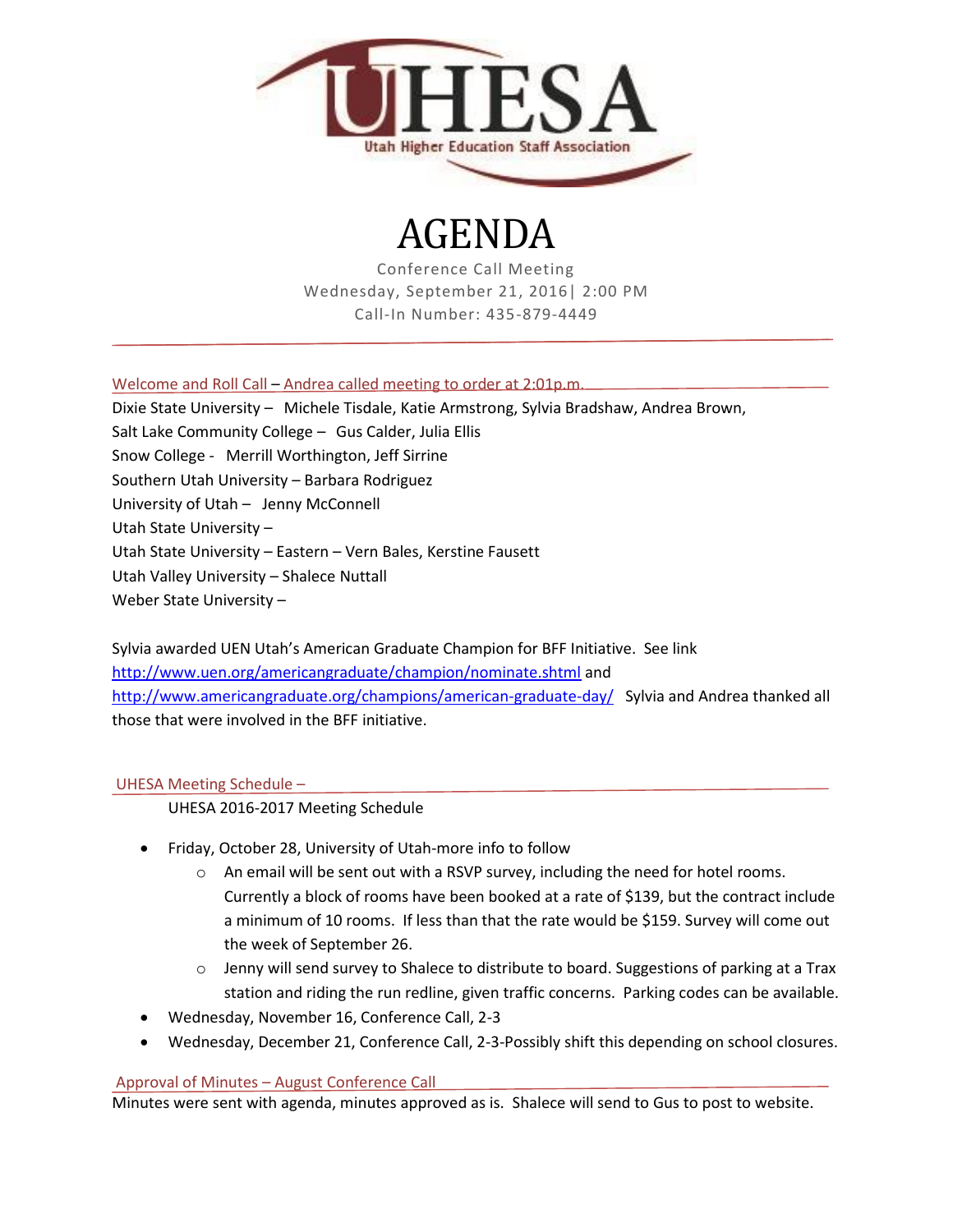#### BFF Committee Report – Sylvia Bradshaw

Sylvia has received a representative from UVU but that is it. The BFF Committee needs additional committee members from other schools. Please send representative's name to Shalece and Sylvia. If you have a story at your institution about a student has come back to complete their education, pass it on to Sylvia. UEN is interested in making similar videos to Dixies for each institution throughout the state. Find out stories that are happening at institutions to create video and use in social media. UEN has a grant for mentorship and they would love more efforts to highlight our program. Vern will followup on story from USU-Eastern.

Sylvia asked about BFF referral, if a t-shirt should be sent to those who referred and were referred. Board thought this was a good idea. Sylvia re-emphasized the need to continue sharing BFF and to get referrals to link to the BFF link. Barbara suggested having a referral process that could go to a landing page on each institution rather than on the main website. Gus is working on this and will see what he can do. If you have a landing page, send the link to Gus who can then put it on the website.

#### Legislative Committee Report – Stuart Bunker

No report given.

#### PR/Media Report – Gus Calder

Representation is needed form USU-Eastern, Snow, and SUU. The committee would have a conference call once a month or every other month. The goal of the committee is to find ways to get the marketing and initiatives of UHESA out to staff across the state and that in turn then promote BFF. They would like to see an increase in PR and footprint of state initiatives. Gus reported the website ready to go, and encourages everyone to look at it. If you see changes that need to be made, send those to Gus.

#### Treasurer's Report – Vern Bales

Vern sent out a proposed budget for 2016-17 fiscal year. Discussion focused on the amount of institution dues, conference registration, and travel. The Board agreed that each school should be using institution money to pay for travel to attend the conference. If an executive member's institution will not pay, the UHESA funds will be reimbursed if applicable.

Brief discussion about webhosting fees. Gus will send some quotes to Vern for next year's hosting fees to include in the budget. SLCC will go ahead and pay for the fees this year and send receipts for reimbursement from Vern and USHE.

Discussion moved to charges for in-person meetings. Board agreed that if our meeting was a two day meeting, conference fees will be assessed. There was a suggestion to increase the membership dues to help cover cost food, conference, and travel. Andrea pointed out that we will need to look at the constitution and bylaws for this issue.

Barbara wanted to know what the budget if is for the July meeting so SUU has an idea of what to spend. We will talk about this in the spring meeting agenda, and will make sure that a budget is presented each year during our annual meeting. Right now, the assumption is fall/spring meetings will have a budget of \$400 to only cover food and not travel cost.

In regards to the executive board of UHESA, it works budget wise to pull from a schools representative, where the institutions can cover the fees. The board felt that we need to reimburse the travels fees for the treasurer, where we agreed that position would serve a three year term.

Vern will resend invoices out to those institutions who have not paid membership dues. If you have an outstanding payment that needs reimbursement, check with Vern.